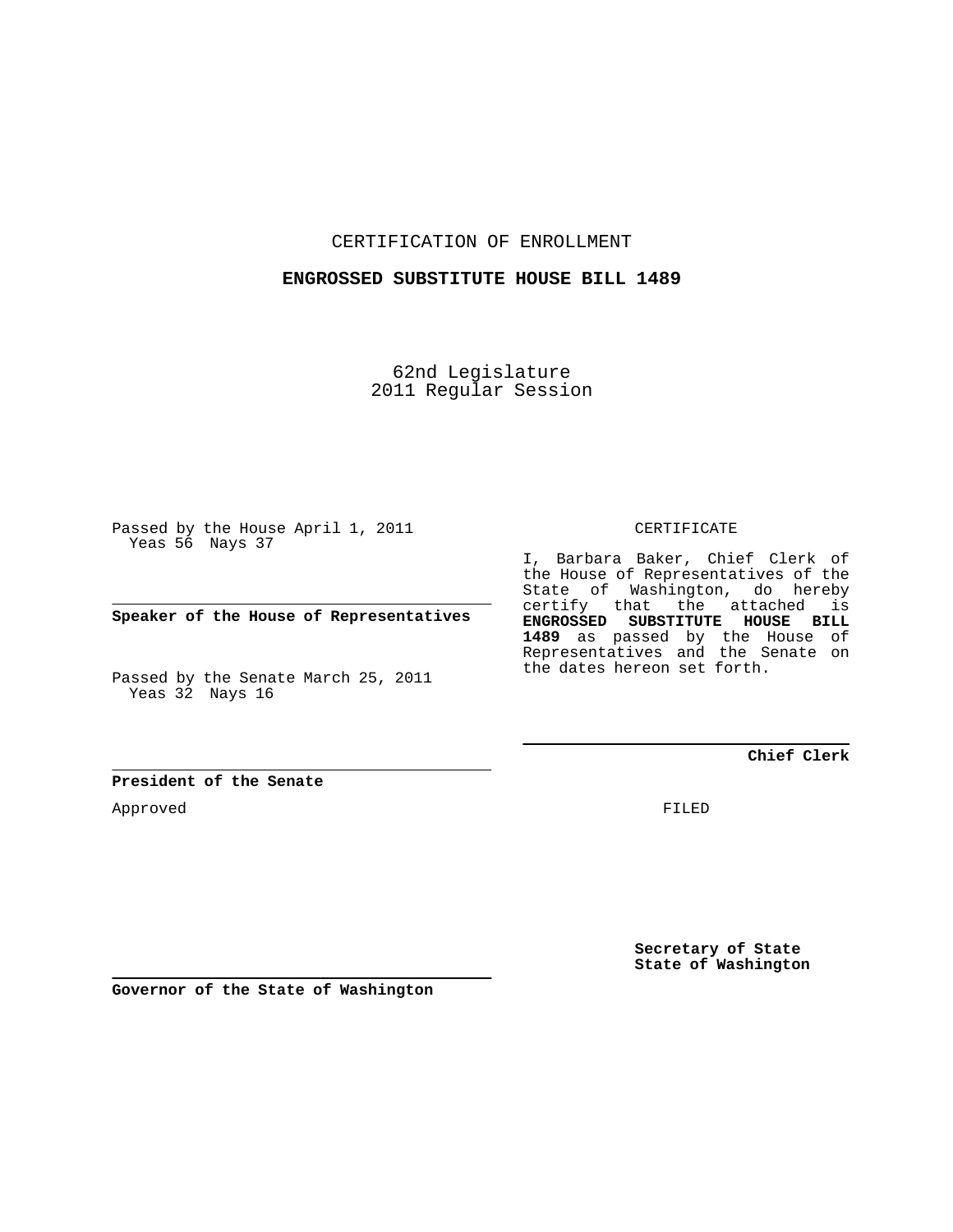# **ENGROSSED SUBSTITUTE HOUSE BILL 1489** \_\_\_\_\_\_\_\_\_\_\_\_\_\_\_\_\_\_\_\_\_\_\_\_\_\_\_\_\_\_\_\_\_\_\_\_\_\_\_\_\_\_\_\_\_

\_\_\_\_\_\_\_\_\_\_\_\_\_\_\_\_\_\_\_\_\_\_\_\_\_\_\_\_\_\_\_\_\_\_\_\_\_\_\_\_\_\_\_\_\_

## AS AMENDED BY THE SENATE

Passed Legislature - 2011 Regular Session

## **State of Washington 62nd Legislature 2011 Regular Session**

**By** House Environment (originally sponsored by Representatives Billig, Morris, Frockt, Carlyle, Crouse, Ryu, Finn, Jinkins, Fitzgibbon, Tharinger, Rolfes, Liias, Moscoso, Stanford, Dunshee, Pettigrew, Ladenburg, Ormsby, Van De Wege, Moeller, Hunt, Pedersen, Maxwell, Roberts, Reykdal, Kagi, Darneille, Clibborn, Jacks, and Kenney)

READ FIRST TIME 02/15/11.

 1 AN ACT Relating to protecting water quality through restrictions on 2 fertilizer containing phosphorus; amending RCW 15.54.270, 15.54.470, 3 and 15.54.474; adding a new section to chapter 15.54 RCW; and providing 4 an effective date.

5 BE IT ENACTED BY THE LEGISLATURE OF THE STATE OF WASHINGTON:

 6 **Sec. 1.** RCW 15.54.270 and 1998 c 36 s 2 are each amended to read 7 as follows:

8 ((Terms used in)) The definitions in this section apply throughout 9 this chapter ((have the meaning given to them in this chapter)) unless 10 the context clearly ((indicates)) requires otherwise.

11 (1) "Brand" means a term, design, or trademark used in connection 12 with the distribution and sale of one or more grades of commercial 13 fertilizers.

14 (2) "Bulk fertilizer" means commercial fertilizer distributed in a 15 nonpackaged form such as, but not limited to, tote bags, tote tanks, 16 bins, tanks, trailers, spreader trucks, and railcars.

17 (3) "Calcium carbonate equivalent" means the acid-neutralizing 18 capacity of an agricultural liming material expressed as a weight 19 percentage of calcium carbonate.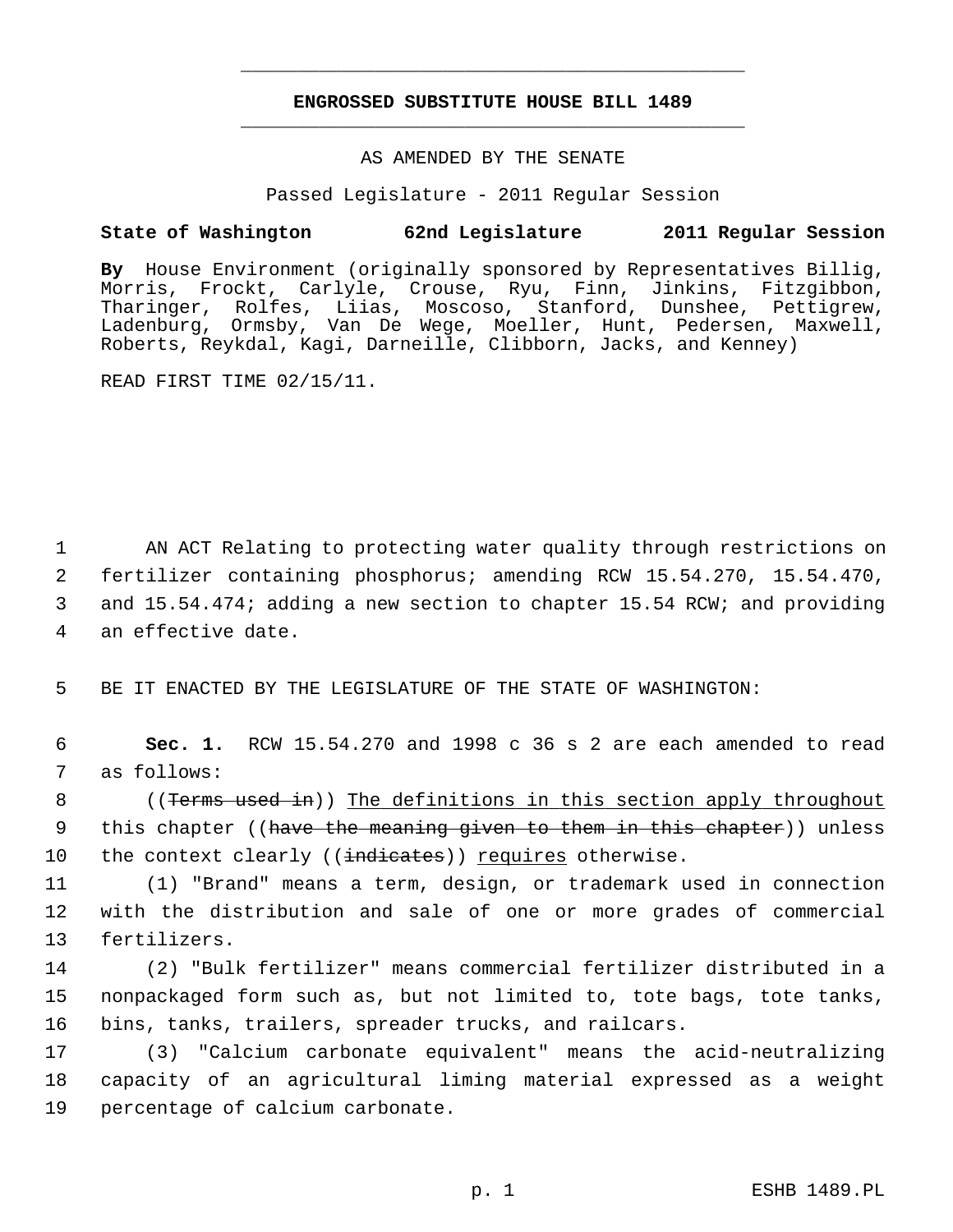1 (4) "Commercial fertilizer" means a substance containing one or 2 more recognized plant nutrients and that is used for its plant nutrient 3 content or that is designated for use or claimed to have value in 4 promoting plant growth, and shall include limes, gypsum, and 5 manipulated animal and vegetable manures. It does not include 6 unmanipulated animal and vegetable manures, organic waste-derived 7 material, and other products exempted by the department by rule.

 8 (5) "Composting" means the controlled aerobic degradation of 9 organic waste materials. Natural decay of organic waste under 10 uncontrolled conditions is not composting.

11 (6) "Customer-formula fertilizer" means a mixture of commercial 12 fertilizer or materials of which each batch is mixed according to the 13 specifications of the final purchaser.

14 (7) "Department" means the department of agriculture of the state 15 of Washington or its duly authorized representative.

16 (8) "Director" means the director of the department of agriculture.

17 (9) "Distribute" means to import, consign, manufacture, produce, 18 compound, mix, or blend commercial fertilizer, or to offer for sale, 19 sell, barter, exchange, or otherwise supply commercial fertilizer in 20 this state.

21 (10) "Distributor" means a person who distributes.

22 (11) "Fertilizer material" means a commercial fertilizer that 23 either:

24 (a) Contains important quantities of no more than one of the 25 primary plant nutrients: Nitrogen, phosphate, and potash;

26 (b) Has eighty-five percent or more of its plant nutrient content 27 present in the form of a single chemical compound; or

28 (c) Is derived from a plant or animal residue or by-product or 29 natural material deposit that has been processed in such a way that its 30 content of plant nutrients has not been materially changed except by 31 purification and concentration.

32 (12) "Grade" means the percentage of total nitrogen, available 33 phosphoric acid, and soluble potash stated in whole numbers in the same 34 terms, order, and percentages as in the "guaranteed analysis," unless 35 otherwise allowed by a rule adopted by the department. Specialty 36 fertilizers may be guaranteed in fractional units of less than one 37 percent of total nitrogen, available phosphorus or phosphoric acid, and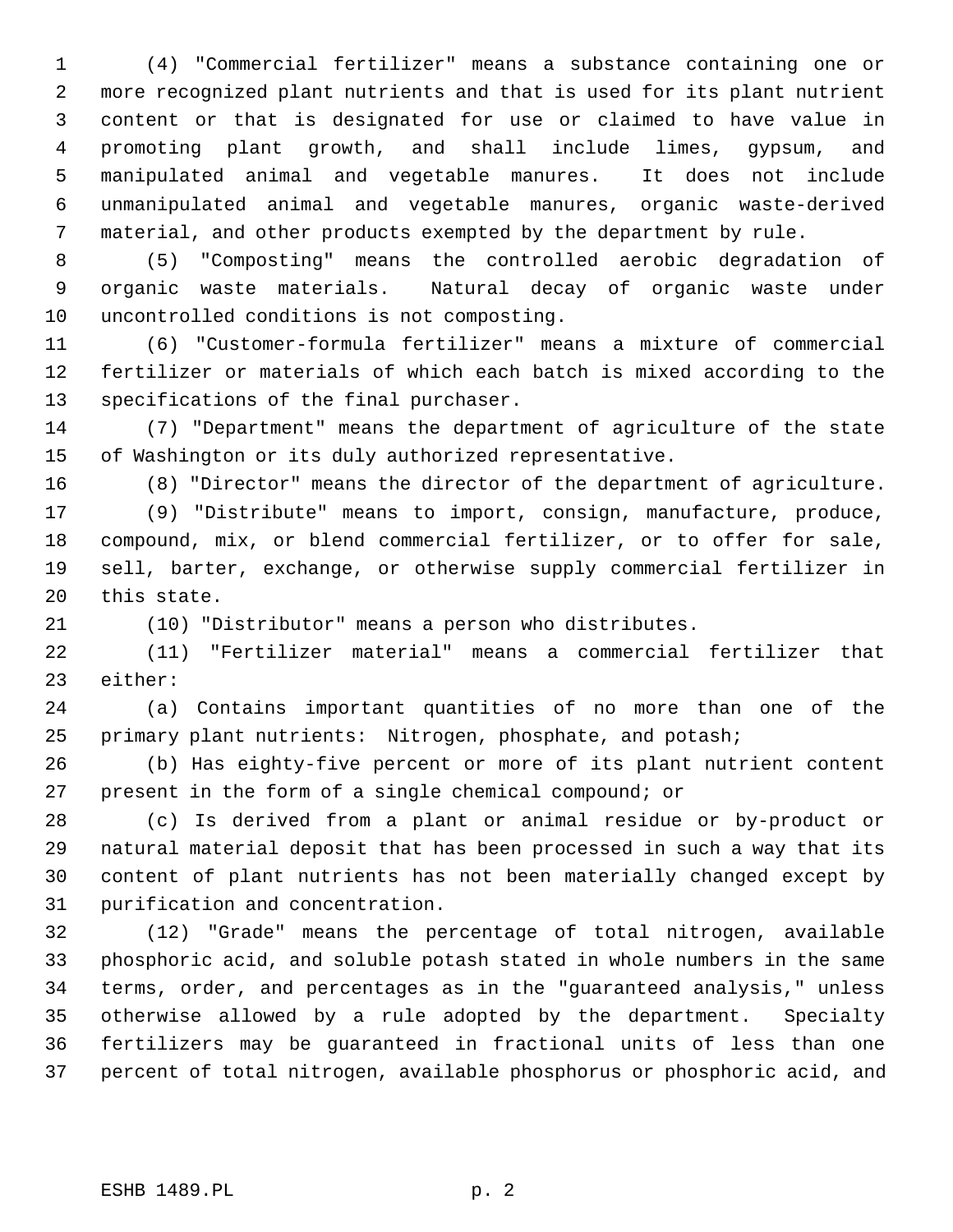1 soluble potassium or potash. Fertilizer materials, bone meal, manures, 2 and similar materials may be guaranteed in fractional units.

3 (13) "Guaranteed analysis."

 4 (a) Until the director prescribes an alternative form of 5 "guaranteed analysis" by rule the term "guaranteed analysis" shall mean 6 the minimum percentage of plant nutrients claimed in the following 7 order and form:

 8 Total nitrogen (N) . . . . . . . . . . . . . . . . . percent 9 Available phosphoric acid  $(P_2O_5)$  ..... percent 10 Soluble potash (K2O) . . . . . . . . . . . . . . . . percent

11 The percentage shall be stated in whole numbers unless otherwise 12 allowed by the department by rule.

13 The "guaranteed analysis" may also include elemental guarantees for 14 phosphorus (P) and potassium (K).

15 (b) For unacidulated mineral phosphatic material and basic slag, 16 bone, tankage, and other organic phosphatic materials, the total 17 phosphoric acid or degree of fineness may also be guaranteed.

18 (c) Guarantees for plant nutrients other than nitrogen, phosphorus, 19 and potassium shall be as allowed or required by rule of the 20 department. The guarantees for such other nutrients shall be expressed 21 in the form of the element.

22 (d) The guaranteed analysis for limes shall include the percentage 23 of calcium or magnesium expressed as their carbonate; the calcium 24 carbonate equivalent as determined by methods prescribed by the 25 association of official analytical chemists; and the minimum percentage 26 of material that will pass respectively a one hundred mesh, sixty mesh, 27 and ten mesh sieve. The mesh size declaration may also include the 28 percentage of material that will pass additional mesh sizes.

29 (e) In commercial fertilizer, the principal constituent of which is 30 calcium sulfate (gypsum), the percentage of calcium sulfate (CaSO<sub>4</sub>.2H<sub>2</sub>O) 31 shall be given along with the percentage of total sulfur.

32 (14) "Imported fertilizer" means any fertilizer distributed into 33 Washington from any other state, province, or country.

34 (15) "Label" means the display of all written, printed, or graphic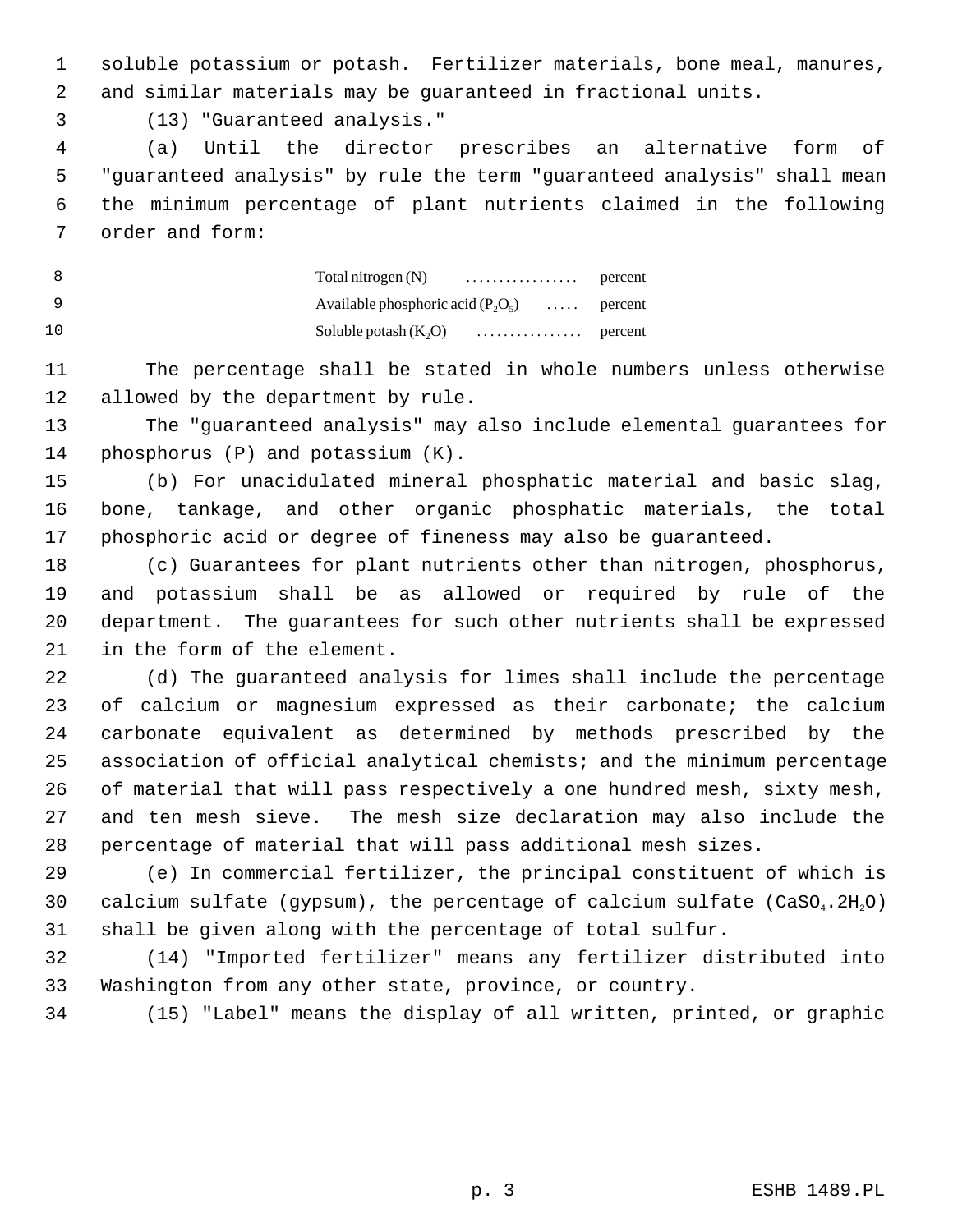1 matter, upon the immediate container, or a statement accompanying a 2 fertilizer.

 3 (16) "Labeling" includes all written, printed, or graphic matter, 4 upon or accompanying a commercial fertilizer, or advertisement, 5 brochures, posters, television, and radio announcements used in 6 promoting the sale of such fertilizer.

 7 (17) "Licensee" means the person who receives a license to 8 distribute a commercial fertilizer under the provisions of this 9 chapter.

10 (18) "Lime" means a substance or a mixture of substances, the 11 principal constituent of which is calcium or magnesium carbonate, 12 hydroxide, or oxide, singly or combined.

13 (19) "Manipulation" means processed or treated in any manner, 14 including drying to a moisture content less than thirty percent.

15 (20) "Manufacture" means to compound, produce, granulate, mix, 16 blend, repackage, or otherwise alter the composition of fertilizer 17 materials.

18 (21) "Micronutrients" are: Boron; chlorine; cobalt; copper; iron; 19 manganese; molybdenum; sodium; and zinc.

20 (22) "Micronutrient fertilizer" means a produced or imported 21 commercial fertilizer that contains commercially valuable 22 concentrations of micronutrients but does not contain commercially 23 valuable concentrations of nitrogen, phosphoric acid, available 24 phosphorus, potash, calcium, magnesium, or sulfur.

25 (23) "Official sample" means a sample of commercial fertilizer 26 taken by the department and designated as "official" by the department.

27 (24) "Organic waste-derived material" means grass clippings, 28 leaves, weeds, bark, plantings, prunings, and other vegetative wastes, 29 uncontaminated wood waste from logging and milling operations, food 30 wastes, food processing wastes, and materials derived from these wastes 31 through composting. "Organic waste-derived material" does not include 32 products that include biosolids.

33 (25) "Packaged fertilizer" means commercial fertilizers, either 34 agricultural or specialty, distributed in nonbulk form.

35 (26) "Person" means an individual, firm, brokerage, partnership, 36 corporation, company, society, or association.

37 (27) "Percent" or "percentage" means the percentage by weight.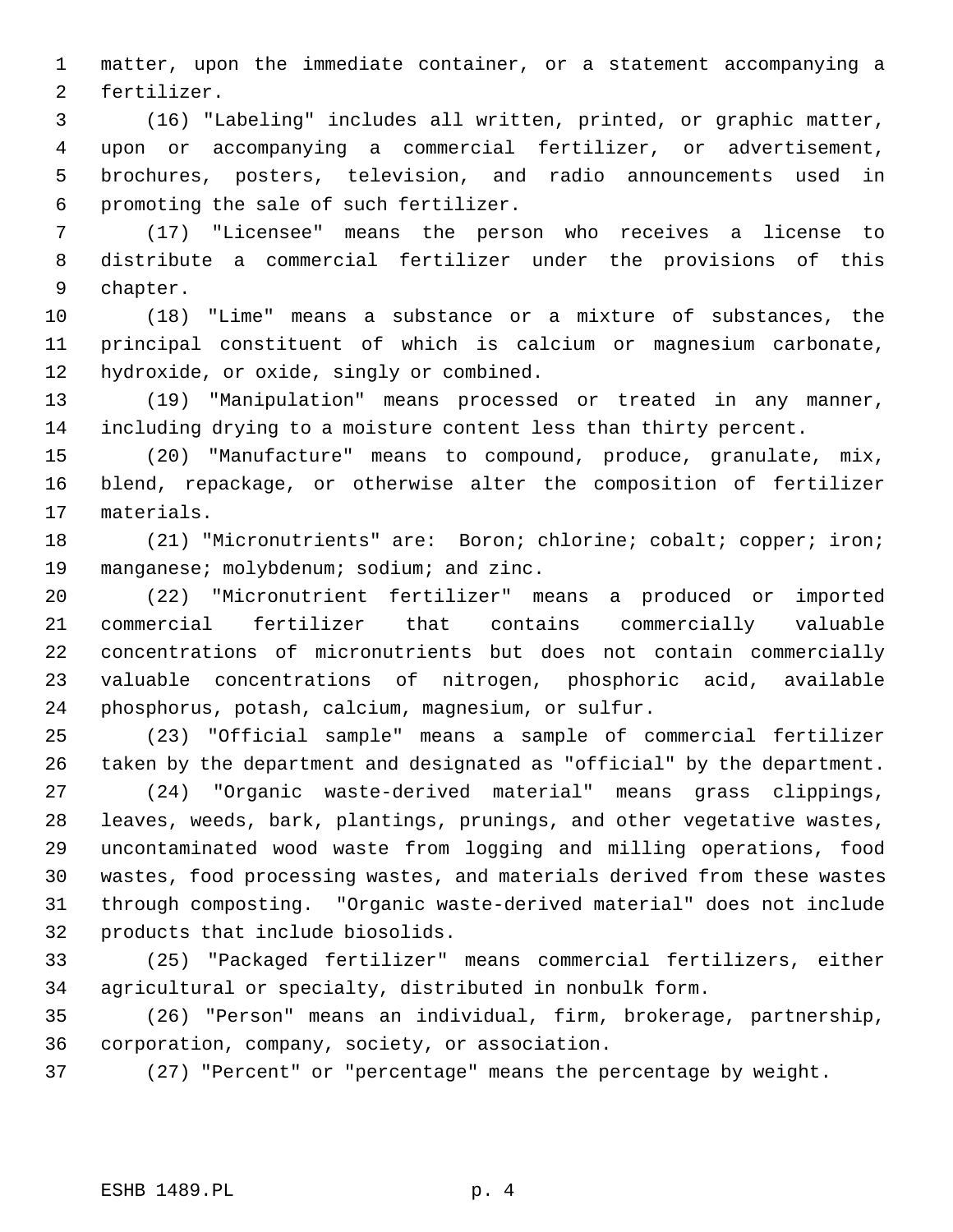1 (28) "Produce" means to compound or fabricate a commercial 2 fertilizer through a physical or chemical process, or through mining. 3 "Produce" does not include mixing, blending, or repackaging commercial 4 fertilizer products.

 5 (29) "Registrant" means the person who registers commercial 6 fertilizer under the provisions of this chapter.

 7 (30) "Specialty fertilizer" means a commercial fertilizer 8 distributed primarily for nonfarm use, such as, but not limited to, use 9 on home gardens, lawns, shrubbery, flowers, golf courses, municipal 10 parks, cemeteries, greenhouses, and nurseries.

11 (31) "Ton" means the net weight of two thousand pounds avoirdupois. 12 (32) "Total nutrients" means the sum of the percentages of total

13 nitrogen, available phosphoric acid, and soluble potash as guaranteed 14 and as determined by analysis.

15 (33) "Washington application rate" is calculated by using an 16 averaging period of up to four consecutive years that incorporates 17 agronomic rates that are representative of soil, crop rotation, and 18 climatic conditions in Washington state.

19 (34) "Waste-derived fertilizer" means a commercial fertilizer that 20 is derived in whole or in part from solid waste as defined in chapter 21 70.95 or 70.105 RCW, or rules adopted thereunder, but does not include 22 fertilizers derived from biosolids or biosolids products regulated 23 under chapter 70.95J RCW or wastewaters regulated under chapter 90.48 24 RCW.

25 (35)(a) "Turf" means land, including residential property, 26 commercial property, and publicly owned land, which is planted in 27 closely mowed, managed grass.

28 (b) "Turf" does not include pasture land, land used to grow grass 29 for sod, or any other land used for agricultural production or 30 residential vegetable or flower gardening.

31 (36) "Turf fertilizer" means a commercial fertilizer that is 32 labeled for use on turf.

33 NEW SECTION. **Sec. 2.** A new section is added to chapter 15.54 RCW 34 to read as follows:

35 (1) A person may not:

36 (a) Except as otherwise provided in this section, apply turf 37 fertilizer that is labeled as containing phosphorus to turf;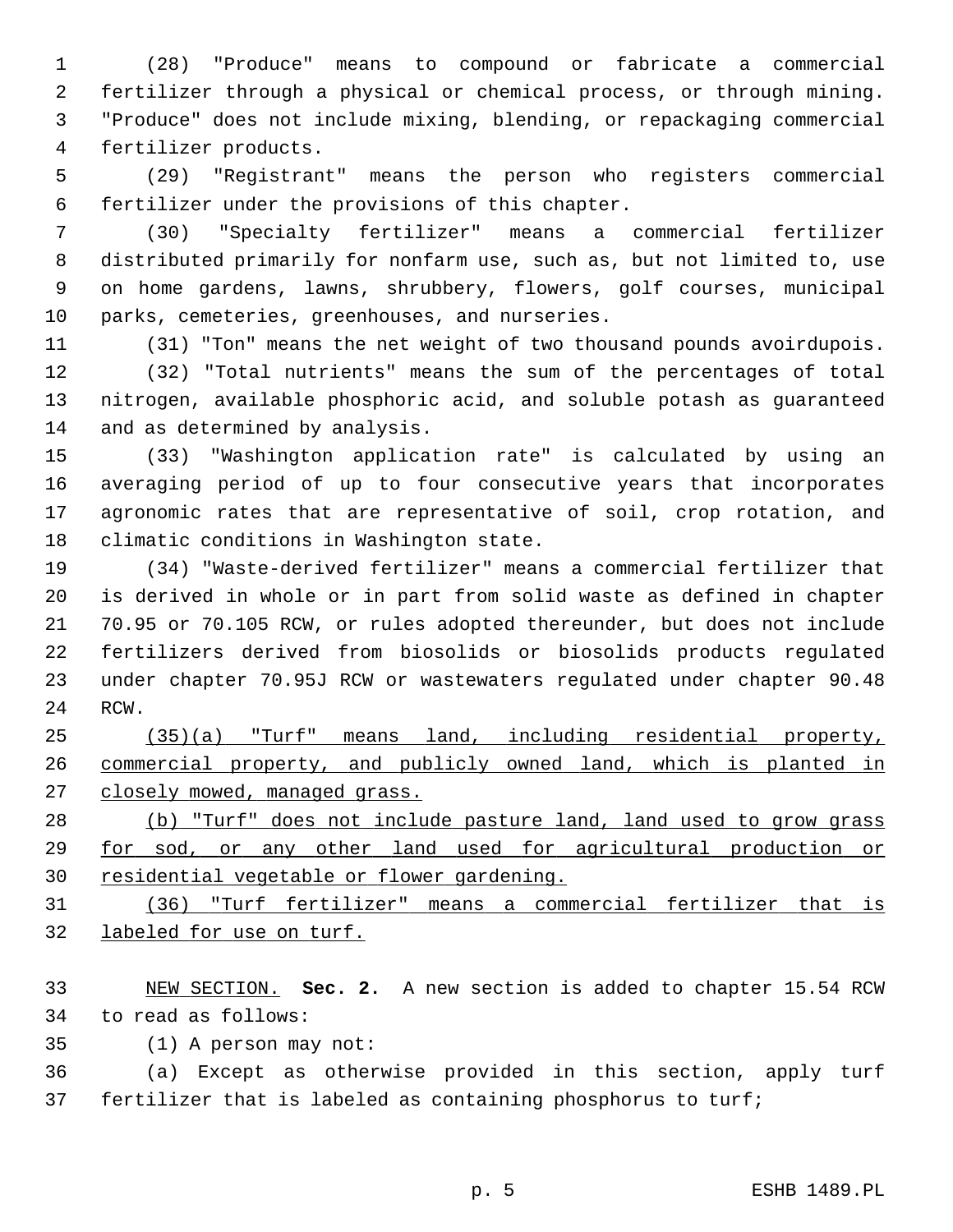1 (b) Apply turf fertilizer labeled as containing phosphorus to turf 2 when the ground is frozen;

 3 (c) Intentionally apply turf fertilizer labeled as containing 4 phosphorus to an impervious surface;

 5 (d) Except as otherwise provided in this section, sell turf 6 fertilizer that is labeled as containing phosphorus; or

 7 (e) Display turf fertilizer that is labeled as containing 8 phosphorus in a retail store unless the turf fertilizer is also clearly 9 labeled for a use permitted by this section.

10 (2) The prohibitions in this section on the application, sale, and 11 retail display of turf fertilizer that is labeled as containing 12 phosphorus, other than the prohibitions in subsection (1)(b) and (c) of 13 this section, do not apply in the following instances:

14 (a) Application for the purpose of establishing grass or repairing 15 damaged grass, using either seeds or sod, during the growing season in 16 which the grass is established;

17 (b) Application to an area if the soil in the area is deficient in 18 plant available phosphorus, as shown by a soil test performed no more 19 than thirty-six months before the application; or

20 (c) Application to pasture, interior house plants, flower and 21 vegetable gardens located on either public or private property, land 22 used to grow grass for sod, or any land used for agricultural or 23 silvicultural production.

24 (3) If a retailer can show proof that a product prohibited for sale 25 under subsection (1)(d) and (e) of this section was in stock and 26 physically in the retail location before January 1, 2012, that retail 27 location may sell that product until it is sold out.

28 (4)(a) Nothing in this section:

29 (i) Requires the enforcement or monitoring of compliance with this 30 section by local governments; or

31 (ii) Requires local governments to participate in the 32 administration of this section, including the verification of soil 33 tests under subsection (2)(b) of this section.

34 (b) A city or county may not adopt a local ordinance regarding the 35 application or sale of turf fertilizer that is labeled as containing 36 phosphorus that is less restrictive than this section.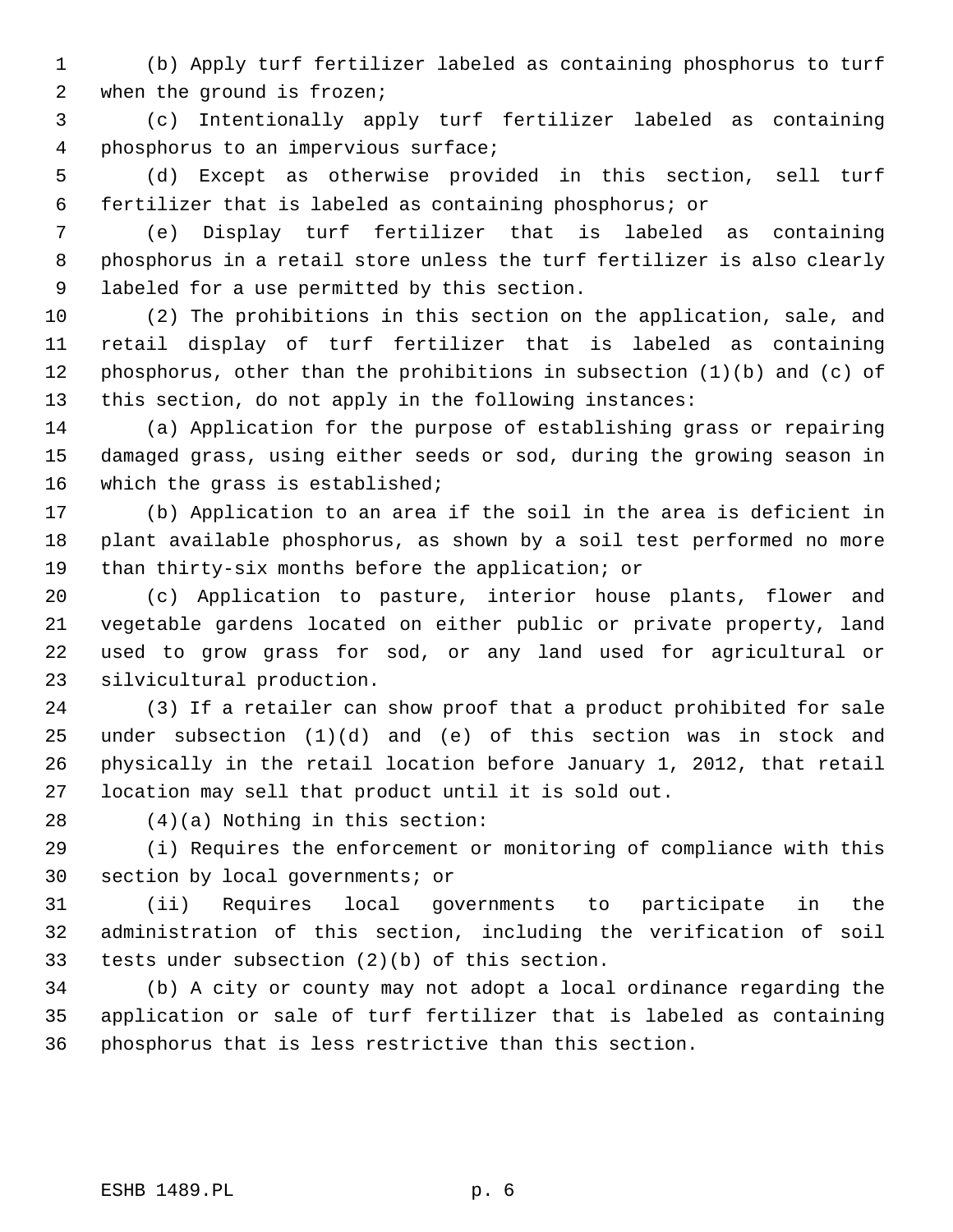1 **Sec. 3.** RCW 15.54.470 and 1998 c 36 s 11 are each amended to read 2 as follows:

 3 (1) Except for violations of section 2 of this act, any person who 4 violates any provision of this chapter shall be guilty of a 5 misdemeanor, and the fines collected shall be disposed of as provided 6 under RCW 15.54.480.

 7 (2) Nothing in this chapter shall be considered as requiring the 8 department to report for prosecution or to cancel the registration of 9 a commercial fertilizer product or to stop the sale of fertilizers for 10 violations of this chapter, when violations are of a minor character, 11 and/or when the department believes that the public interest will be 12 served and protected by a suitable notice of the violation in writing.

13 (3) It shall be the duty of each prosecuting attorney to whom any 14 violation of this chapter is reported, to cause appropriate proceedings 15 to be instituted and prosecuted in a court of competent jurisdiction 16 without delay. Before the department reports a violation of this 17 chapter for such prosecution, an opportunity shall be given the 18 distributor to present his or her view in writing or orally to the 19 department.

20 (4) The department is hereby authorized to apply for, and the court 21 authorized to grant, a temporary or permanent injunction restraining 22 any person from violating or continuing to violate any of the 23 provisions of this chapter or any rule adopted under this chapter, 24 notwithstanding the existence of any other remedy at law. Any such 25 injunction shall be issued without bond.

26 **Sec. 4.** RCW 15.54.474 and 1998 c 36 s 12 are each amended to read 27 as follows:

28 Except for violations of section 2 of this act, every person who 29 fails to comply with this chapter, or any rule adopted under it, may be 30 subjected to a civil penalty, as determined by the director, in an 31 amount of not more than seven thousand five hundred dollars for every 32 such violation. Each and every such violation shall be a separate and 33 distinct offense. Every person, who, through an act of commission or 34 omission, procures, aids, or abets in the violation shall be considered 35 to have violated this chapter and may be subject to the penalty